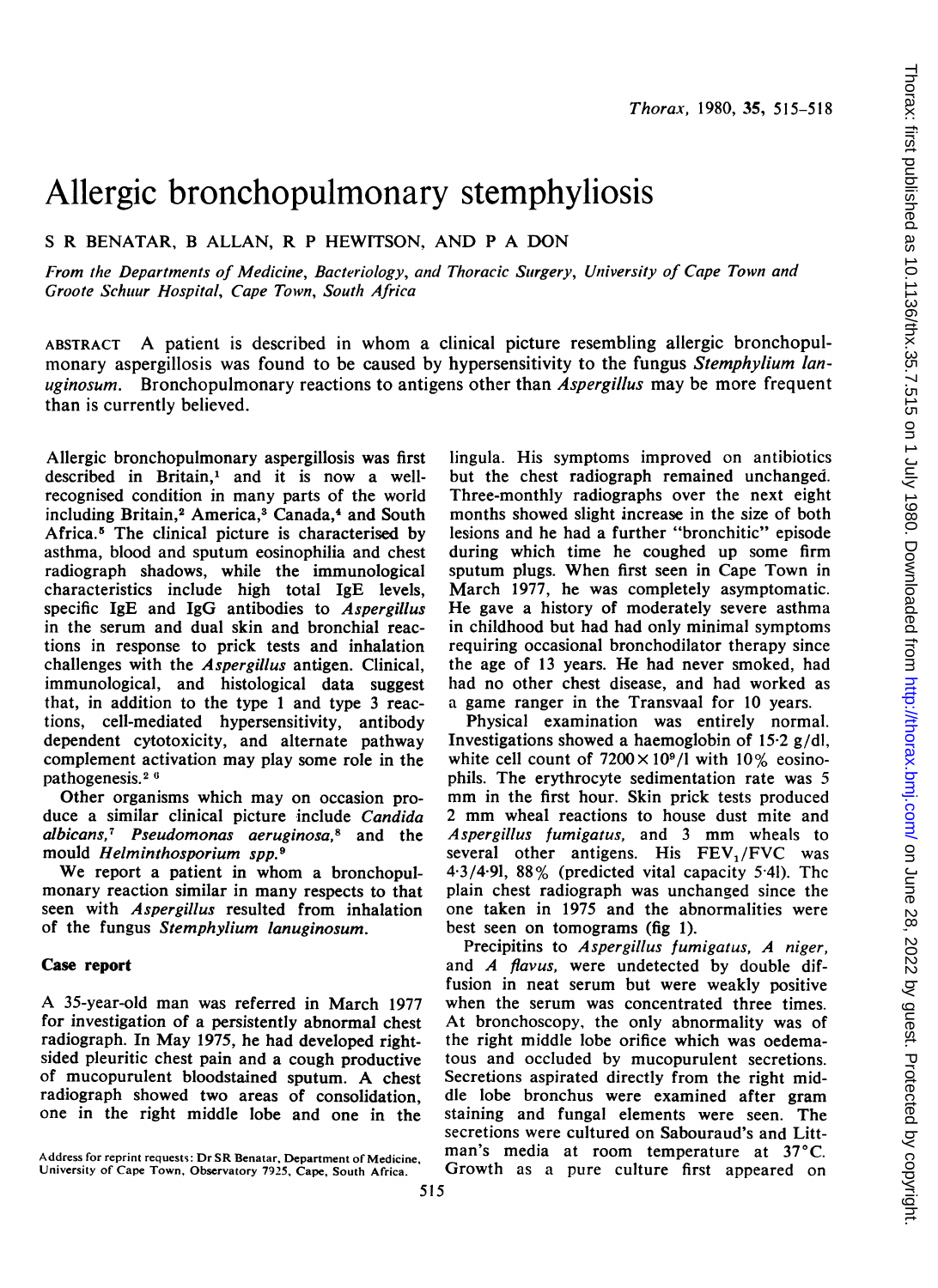# S<br>S R Benatar, B Allan, R P Hewitson, and P A Don  $\stackrel{\text{S}}{\text{S}}$



Fig <sup>1</sup> Chest tomograph in 1977 showing glove finger consolidation in right middle lobe and some consolidation in lingula.

Littman's medium at 37°C after two days, and then on the Sabouraud's the next day. The growth was originally white and fluffy and later darkened to black, as the spores developed. The characteristic dark spores with irregular septa of Stemphylium lanuginosum were found on microscopic examination of the culture and confirmed by slide culture, from which a photograph was taken (fig 2). Several subsequent cultures of sputum and of mucus plugs yielded heavy growths of the same organism. All cultures were negative for Aspergillus, other fungi, and bacteria. An innoculum from the Stemphylium culture was incubated at  $37^{\circ}$ C on a sterile Hank's lactalbumin  $5\%$  glucose medium until a firm growth was established in approximately 14 days. An antigen was prepared from this pure culture of Stemphylium by homogenisation, centrifuging, separation, filtration, dialysis, and finally concentration using standard methodology. Thiomersal 0.01% was added as a preservative to the final  $\frac{1}{\omega}$ antigen. The patient's unconcentrated serum was $\overline{\sigma}$ found to contain precipitating antibodies to the  $\frac{1}{2}$ Stemphylium antigen when tested against the  $\overline{\omega}$ neat antigen (numerous dense lines) and a series of antigen solutions up to a dilution of 1: 256. When the Stemphylium antigen was put up against a control serum known to contain  $Asper$ gillus antibodies, a very weak reaction was  $\vec{=}$ observed.

The patient was treated with prednisone and  $\pm$ while on this he developed a cough productive of firm sputum plugs, from which Stemphylium lanuginosum was again cultured. The radiographic shadows cleared almost completely over  $\ddot{c}$ several months. The dose of prednisone was tapered and stopped. Within weeks of stopping, the patient developed symptomatic recurrence of $\subset$ the right middle zone radiographic shadowing. Prednisone was restarted and he remained well  $\frac{1}{\infty}$ on <sup>10</sup> mg on alternate days. On review, in July 1978, he was completely asymptomatic on this dose. Skin prick tests were repeated and these<sup>O</sup> showed 3 mm wheal reactions to the same anti- $\leq$ gens as documented on the first occasion except that there was now no reaction to  $Aspergillus$ . On prick testing with the *Stemphylium* antigen, $\tilde{\varphi}$ a 9 mm wheal resulted but there was no subse- $\vec{5}$ quent late reaction. An intradermal test was not $\bar{3}$ done. There was no eosinophilia in the peripheral blood at this time but the patient was on steroids. FEV, /FVC were much the same as in <sup>1977</sup> and single breath gas transfer for carbon monoxide was equal to the predicted value. Quantitative immunoglobulins and the plain chest radiograph were normal. No abnormality was seen at bronon June 28, 2022 by guest. Protected by copyright. <http://thorax.bmj.com/> Thorax: first published as 10.1136/thx.35.7.515 on 1 July 1980. Downloaded from



Fig 2 Stemphylium lanuginosum (cultured from the patient's sputum). Sporophores with clusters of spores.



Fig <sup>3</sup> Bronchogram showing proximal bronchiectasis in the right middle lobe.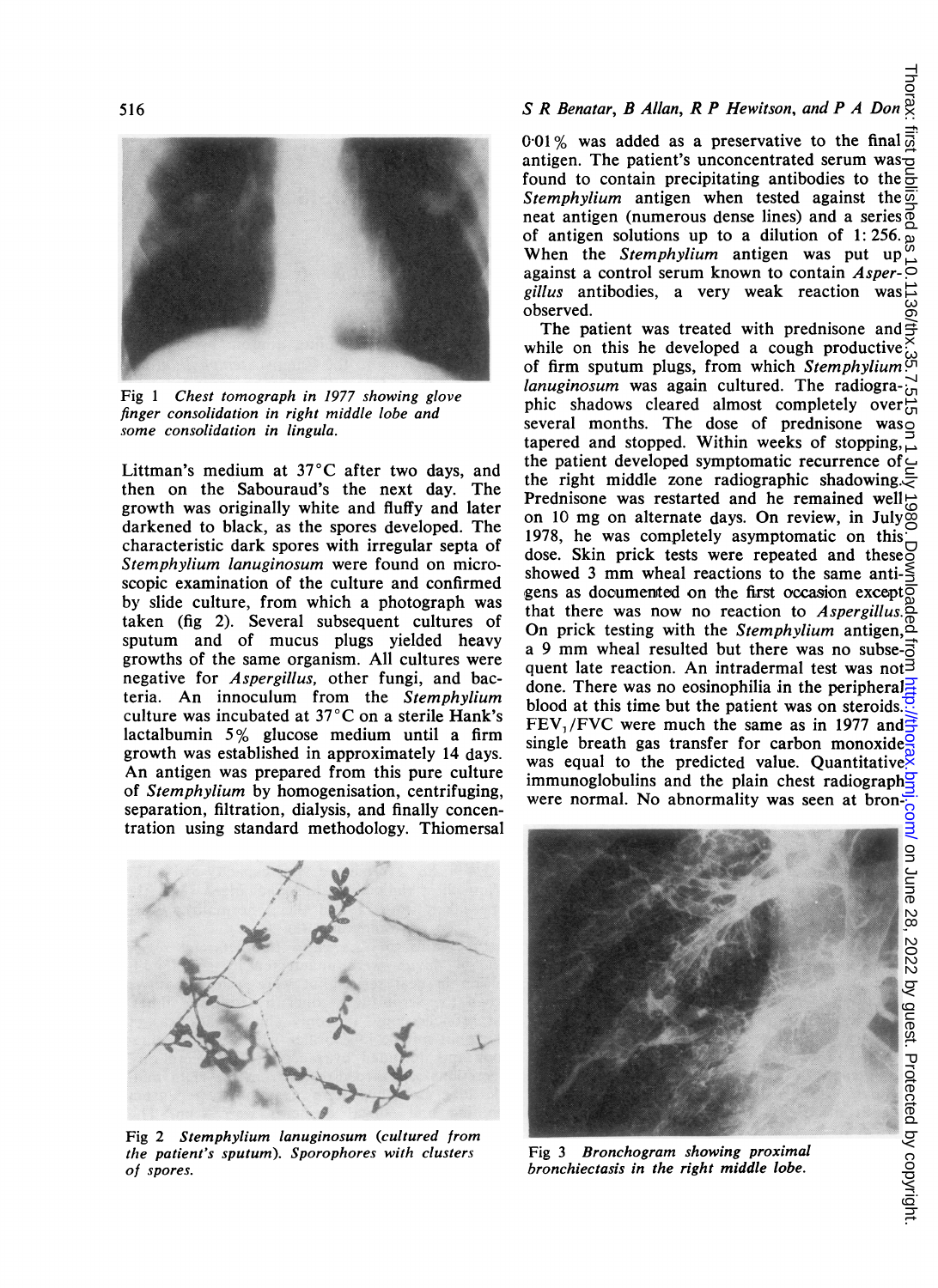## Allergic bronchopulmonary stemphyliosis

choscopy but bronchography showed a mild degree of proximal bronchiectasis in the right middle and upper lobe bronchi (fig 3). Precipitins to the Stemphylium antigen were still present in his serum but precipitins to Aspergillus could not be detected even in concentrated serum.

### Discussion

Although our patient initially had positive skin and precipitin reactions to Aspergillus, the absence of Aspergillus from many sputa and the repeated heavy growths of Stemphylium lanuginosum in association with a strongly positive prick test and precipitins to the Stemphylium antigen strongly suggests that the bronchopulmonary reaction was the result of hypersensitivity to this latter fungus. Cross-reacting antigens could explain the positive Aspergillus reactions initially. The weak reaction between our Stemphylium antigen and serum known to contain Aspergillus antibody would support this. Had we not cultured the sputum and prepared a Stemphylium antigen for prick and precipitin testing, we would have failed to identify this causal organism and a diagnosis of allergic bronchopulmonary aspergillosis might have been made. Other unusual aspects of this case are the prolonged duration of the pulmonary shadowing with only mild asthmatic symptoms. The word Stemphylium comes from the Greek word stemphylon meaning a mass of pressed grapes, and the Stemphylium genus is characterised by clusters of muriform spores (dictyospores) which are not beaked and are not borne in chains. Stemphylium lanuginosum attacks cellulose and thus may be found on industrial fabrics such as coarse fabrics, paper, and strawboard.<sup>10</sup>

Large numbers of fungal spores are found in the air throughout the year with the spores being derived from many different genera, each having its own distinct season.<sup>11</sup> The fungi in highest concentrations in the ambient air in the UK include Clodosporium spp, Basidiospores, Ascopores, Sporobolomyces roseus, and Penicillium Spp.12 Although Aspergillus fumigatus is present in very much lower concentrations, this fungus is found second in frequency only to Candida albicans in cultures of sputum and lung tissue,<sup>12</sup> and can be implicated as the cause of pulmonary infiltrates and eosinophilia in about 80% of extrinsic asthmatics in the UK.2 The concentration of spores of Stemphylium in the atmosphere in the UK is less than one-fifth of that of Aspergillus and Stemphylium can be cultured from sputum and lung specimens very

much less frequently than can *Aspergillus*.<sup>12</sup> The discrepancy between the distribution of different fungi in the air and in the lung and in their propensity to produce allergic bronchopulmonary reactions needs to be considered, not only in relation to the concentration of spores inhaled but also to their antigenicity, their physical characteristics which determine penetration and site of deposition in the lung (aerodynamic behaviour<sup>13</sup> and surface electrostatic charges<sup>14</sup>), the temperature at which they grow best<sup>15</sup> (most fungi are mesophilic and grow best at  $28^{\circ}$ C, whereas aspergilli are thermotolerant and grow well at  $37^{\circ}$ C), and the immunological status of the host.

This case draws attention to the need to consider the possibility that fungi other than Aspergillus may, on occasion, be the cause of allergic bronchopulmonary reactions. The only published reports of such reactions to other fungi include one relating to *Candida albicans<sup>7</sup>* and another to Helminthosporium spp.<sup>9</sup> A single, but welldocumented case of an allergic bronchopulmonary reaction to Pseudomonas aeruginosa indicates that such reactions may also occur in response to bacterial antigens.8

Careful investigation of asthmatic patients with pulmonary infiltrates and eosinophilia in whom there is inadequate evidence to implicate Aspergillus as the cause may reveal more cases caused by other fungi or bacteria than have been reported to date.

This work was supported by University of Cape Town Staff Research Grant.

#### References

- <sup>1</sup> Hinson KFW, Moon AJ, Plummer NS. Bronchopulmonary aspergillosis: a review and a report of eight new cases. Thorax 1952; 7:317-33.
- 2 McCarthy DS, Pepys J. Allergic bronchopulmonary aspergillosis. Clin Allergy 1971; 1: 261-86 and 415-32.
- <sup>3</sup> Hoene JH, Reed CE, Dickie HA. Bronchopulmonary aspergillosis is not rare. Chest 1973; 63:177-81.
- 4 Landrigan PL, Wasty G, Nigam S. Pulmonary aspergillosis. Can Med Assoc J 1968; 98:642-5.
- 5 Benatar SR. Aspergillus infection in the Western Cape. S Afr Med <sup>J</sup> 1977; 51:297-305.
- 6 Rosenberg M, Patterson R, Mintzer R, Cooper BJ, Roberts M, Harris EK. Clinical and immunologic criteria for the diagnosis of allergic bronchopulmonary aspergillosis. Ann Intern Med 1977; 86:405-14.
- 7 Voisin C, Tonnel AB, Jacob M, Thermol P, Malin P, Lahoutte C. Infiltrats pulmonaires avec grande eosinophilie sanguine associés à une